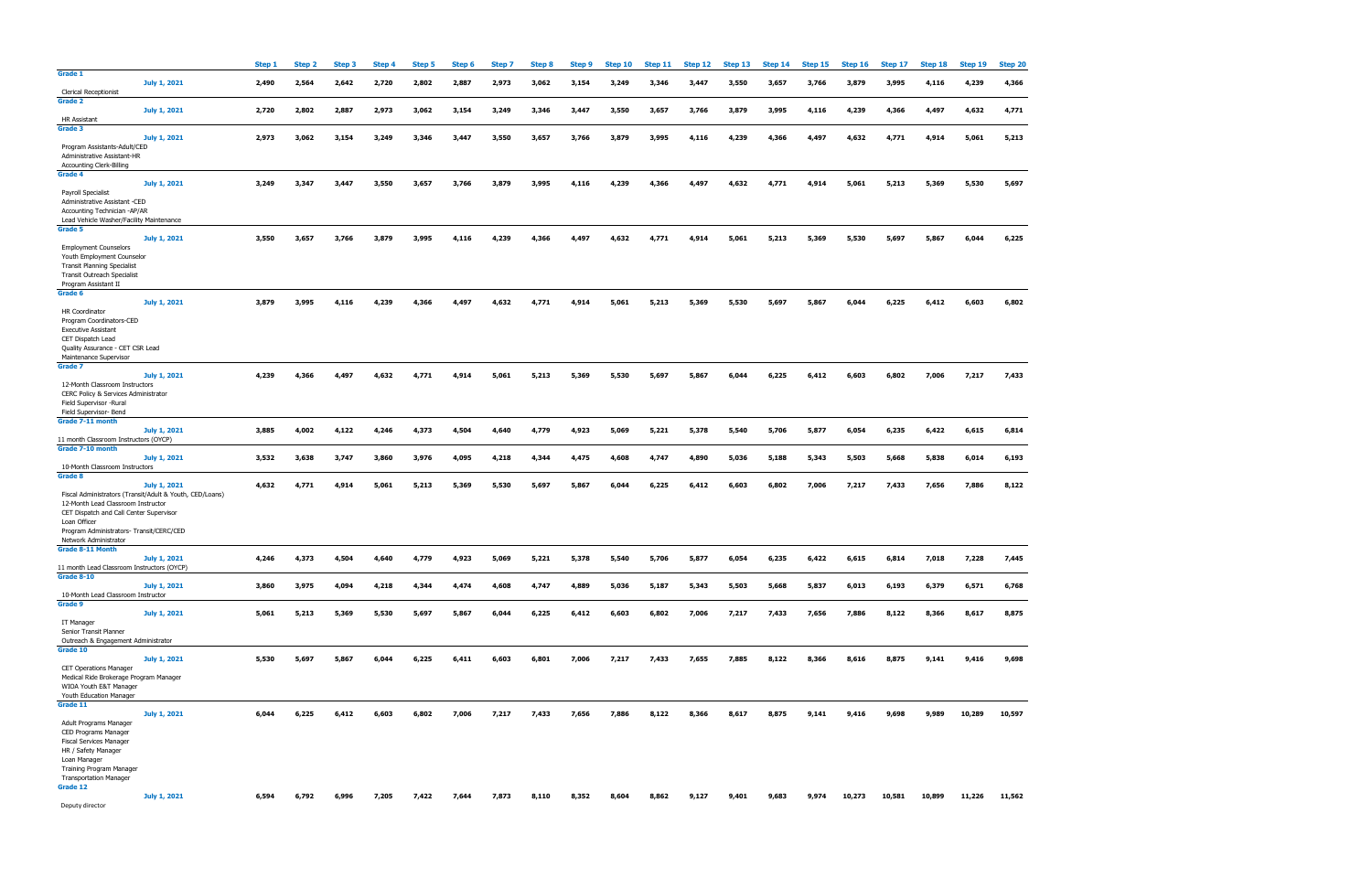| Hourly                                                                                                                                                                                                                |              | Step 1 | Step 2 | Step 3 | Step 4 | Step 5 | Step 6 | Step 7 | Step 8 | Step 9 | Step 10 | Step 11 | Step 12 | Step 13 | Step 14 | Step 15 | Step 16 | Step 17 | Step 18 | Step 19 | Step 20 |
|-----------------------------------------------------------------------------------------------------------------------------------------------------------------------------------------------------------------------|--------------|--------|--------|--------|--------|--------|--------|--------|--------|--------|---------|---------|---------|---------|---------|---------|---------|---------|---------|---------|---------|
| Grade 1<br><b>Clerical Receptionist</b>                                                                                                                                                                               | July 1, 2021 | 14.37  | 14.79  | 15.24  | 15.70  | 16.17  | 16.66  | 17.16  | 17.67  | 18.20  | 18.74   | 19.31   | 19.88   | 20.48   | 21.10   | 21.73   | 22.38   | 23.05   | 23.75   | 24.46   | 25.18   |
|                                                                                                                                                                                                                       |              |        |        |        |        |        |        |        |        |        |         |         |         |         |         |         |         |         |         |         |         |
| Grade 2                                                                                                                                                                                                               | July 1, 2021 | 15.70  | 16.17  | 16.66  | 17.16  | 17.67  | 18.20  | 18.75  | 19.31  | 19.88  | 20.48   | 21.09   | 21.73   | 22.38   | 23.05   | 23.75   | 24.46   | 25.18   | 25.95   | 26.72   | 27.52   |
| <b>HR Assistant</b>                                                                                                                                                                                                   |              |        |        |        |        |        |        |        |        |        |         |         |         |         |         |         |         |         |         |         |         |
| Grade 3                                                                                                                                                                                                               | July 1, 2021 | 17.16  | 17.67  | 18.20  | 18.75  | 19.31  | 19.88  | 20.48  | 21.09  | 21.73  | 22.38   | 23.05   | 23.75   | 24.46   | 25.18   | 25.95   | 26.72   | 27.52   | 28.35   | 29.20   | 30.08   |
| Program Assistants-Adult/CED<br>Administrative Assistant-HR<br>Accounting Clerk-Billing                                                                                                                               |              |        |        |        |        |        |        |        |        |        |         |         |         |         |         |         |         |         |         |         |         |
| Grade 4                                                                                                                                                                                                               |              |        |        |        |        |        |        |        |        |        |         |         |         |         |         |         |         |         |         |         |         |
| Payroll Specialist<br>Administrative Assistant -CED<br>Accounting Technician -AP/AR<br>Lead Vehicle Washer/Facility Maintenance                                                                                       | July 1, 2021 | 18.75  | 19.31  | 19.88  | 20.48  | 21.09  | 21.73  | 22.38  | 23.05  | 23.75  | 24.46   | 25.18   | 25.95   | 26.72   | 27.52   | 28.35   | 29.20   | 30.08   | 30.98   | 31.91   | 32.86   |
| Grade 5                                                                                                                                                                                                               |              |        |        |        |        |        |        |        |        |        |         |         |         |         |         |         |         |         |         |         |         |
| <b>Employment Counselors</b><br>Youth Employment Counselor<br><b>Transit Planning Specialist</b><br><b>Transit Outreach Specialist</b><br>Program Assistant II                                                        | July 1, 2021 | 20.48  | 21.09  | 21.73  | 22.38  | 23.05  | 23.75  | 24.46  | 25.18  | 25.95  | 26.72   | 27.52   | 28.35   | 29.20   | 30.08   | 30.98   | 31.91   | 32.86   | 33.85   | 34.86   | 35.91   |
| Grade 6                                                                                                                                                                                                               |              |        |        |        |        |        |        |        |        |        |         |         |         |         |         |         |         |         |         |         |         |
| <b>HR Coordinator</b><br>Program Coordinators-CED<br><b>Executive Assistant</b><br>CET Dispatch Lead<br>Quality Assurance - CET CSR Lead<br>Maintenance Supervisor                                                    | July 1, 2021 | 22.38  | 23.05  | 23.75  | 24.46  | 25.18  | 25.95  | 26.72  | 27.52  | 28.35  | 29.20   | 30.08   | 30.98   | 31.91   | 32.86   | 33.85   | 34.86   | 35.91   | 36.99   | 38.10   | 39.24   |
| Grade 7                                                                                                                                                                                                               |              |        |        |        |        |        |        |        |        |        |         |         |         |         |         |         |         |         |         |         |         |
| Classroom Instructors<br>CERC Policy & Services Administrator<br>Field Supervisor- Rural<br>Field Supervisor -Bend                                                                                                    | July 1, 2021 | 24.46  | 25.18  | 25.95  | 26.72  | 27.52  | 28.35  | 29.20  | 30.08  | 30.98  | 31.91   | 32.86   | 33.85   | 34.86   | 35.91   | 36.99   | 38.10   | 39.24   | 40.42   | 41.64   | 42.88   |
| Grade 8                                                                                                                                                                                                               |              |        |        |        |        |        |        |        |        |        |         |         |         |         |         |         |         |         |         |         |         |
| Fiscal Administrators (Transit/Adult & Youth, CED/Loans)<br>Lead Classroom Instructor<br>CET Dispatch and Call Center Supervisor<br>Loan Officer<br>Program Administrators- Transit/CERC/CED<br>Network Administrator | July 1, 2021 | 26.72  | 27.52  | 28.35  | 29.20  | 30.08  | 30.98  | 31.91  | 32.86  | 33.85  | 34.86   | 35.91   | 36.99   | 38.10   | 39.24   | 40.42   | 41.64   | 42.88   | 44.17   | 45.49   | 46.86   |
| Grade 9                                                                                                                                                                                                               |              |        |        |        |        |        |        |        |        |        |         |         |         |         |         |         |         |         |         |         |         |
| IT Manager<br>Senior Transit Planner<br>Outreach & Engagement Administrator                                                                                                                                           | July 1, 2021 | 29.20  | 30.08  | 30.98  | 31.91  | 32.86  | 33.85  | 34.86  | 35.91  | 36.99  | 38.10   | 39.24   | 40.42   | 41.64   | 42.88   | 44.17   | 45.49   | 46.86   | 48.27   | 49.71   | 51.20   |
| Grade 10                                                                                                                                                                                                              |              |        |        |        |        |        |        |        |        |        |         |         |         |         |         |         |         |         |         |         |         |
| <b>CET Operations Manager</b><br>Medical Ride Brokerage Program Manager<br>WIOA Youth E&T Manager<br>Youth Education Manager                                                                                          | July 1, 2021 | 31.91  | 32.86  | 33.85  | 34.86  | 35.91  | 36.99  | 38.10  | 39.24  | 40.42  | 41.64   | 42.88   | 44.17   | 45.49   | 46.86   | 48.27   | 49.70   | 51.20   | 52.74   | 54.33   | 55.95   |
| Grade 11                                                                                                                                                                                                              | July 1, 2021 | 34.86  | 35.91  | 36.99  | 38.10  | 39.24  | 40.42  | 41.64  | 42.88  | 44.17  | 45.49   | 46.86   | 48.27   | 49.71   | 51.19   | 52.73   | 54.32   | 55.96   | 57.63   | 59.35   | 61.14   |
| Adult Programs Manager<br>CED Programs Manager<br><b>Fiscal Services Manager</b><br>HR / Safety Manager<br>Loan Manager<br>Training Program Manager<br><b>Transportation Manager</b>                                  |              |        |        |        |        |        |        |        |        |        |         |         |         |         |         |         |         |         |         |         |         |
| Grade 12                                                                                                                                                                                                              |              |        |        |        |        |        |        |        |        |        |         |         |         |         |         |         |         |         |         |         |         |
| <b>Hourly Rate</b><br>Deputy Director                                                                                                                                                                                 |              | 38.04  | 39.18  | 40.36  | 41.57  | 42.82  | 44.10  | 45.42  | 46.79  | 48.19  | 49.64   | 51.13   | 52.66   | 54.24   | 55.86   | 57.54   | 59.27   | 61.04   | 62.88   | 64.77   | 66.71   |